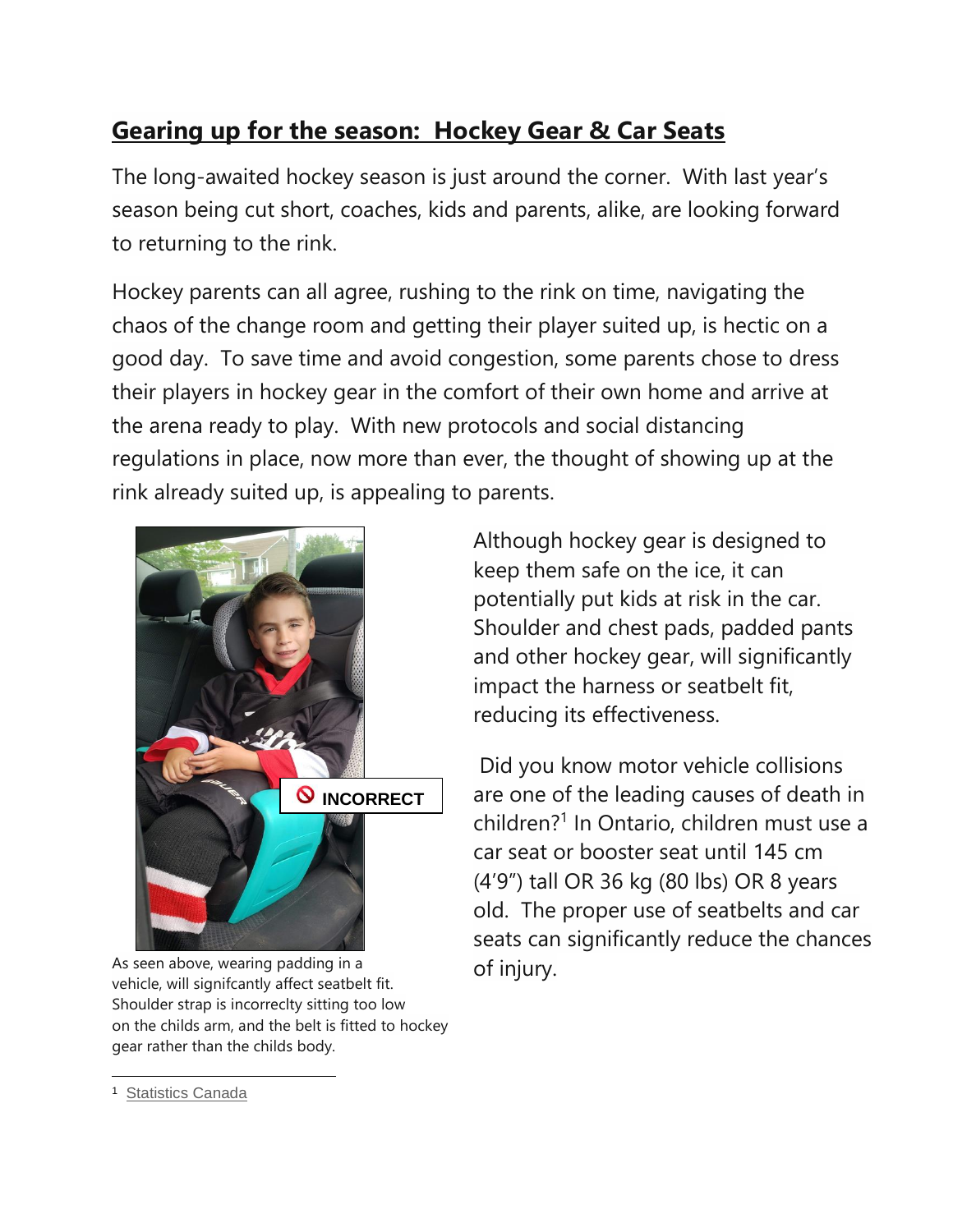The lap belt should cross low over the hips -not the stomach or thighs. Harness straps should be at or slightly above the shoulder for forward facing car seats.



Wearing base layers and waiting to put upper body gear on at the rink, will insure a properly fitting seatbelt.

Bulky clothing, including winter coats and sporting gear, should not be worn underneath the harness or seatbelt.

In a collision, harnesses and seatbelts can only tighten to the hockey equipment or fluffy jacket, leaving extra space under the harness/seatbelt.

There are penalties under Ontario's *Highway Traffic Act* for improper use of seatbelts, and for failing to ensure that children are properly secured. Worst yet, failing to ensure proper fit, may result in the child being ejected in the case of a collision.

Although you may have an unbearably early ice time and are likely facing new protocols such as limits on the number of players allowed in a changeroom, remember that safety trumps convenience.